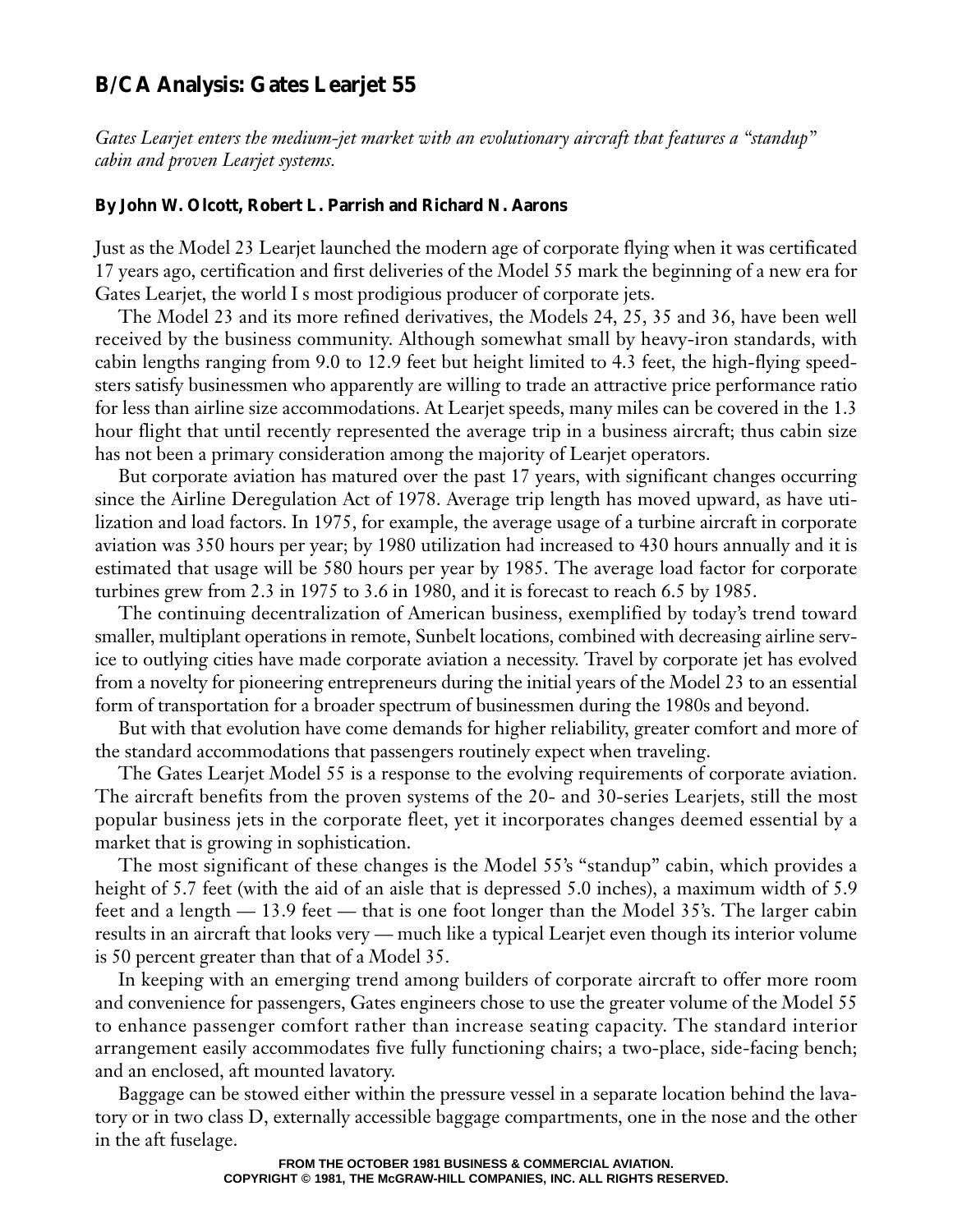Ben Isaacman, vice president of interior design for Gates Learjet and a master at the art of optimizing corporate jet interiors for the passenger, paid particular attention to the cabin layout.

# **Entry Well Planned**

The ease of entry into the Model 55 was planned well. The top of the 2.0-foot-wide, vertical clamshell door swings well above head-collision range of even tall passengers, and the three-step airstair in the lower portion drops to within nine inches of the ramp surface. A telescoping or kneeling handrail to jacket the stair retaining cables would have been a nice added touch, but it may not be technically feasible.

For shorter occupants, the 5.7-foot aisle-to-headliner height (1.33 feet higher than the Model 35's) affords true stand-up space, and for taller persons it eliminates the jackknife contortions traditionally associated with smaller aircraft. Club seating, constructed to Gates Learjet's specifications by Custom Products Company of Sun Valley, California, was engineered to overcome the "crabwalk" or side-stepping exercise that is normally required to reach the aft seats. Although the aisle itself is a relatively standard 15-inch width, chair armrests are only 32 inches from the floor, which is below the level at which the human anatomy broadens.

Passenger accommodations in the Learjet 55 demonstrator are very comfortable without being pretentiously plush. The company offers four basic cabin arrangements in a variety of colors and materials. Floor Plan 1A, which is installed in the demonstrator and is expected to be the most popular configuration, is a seven-passenger layout (with aft lavatory) that enhances the impression of spaciousness.

Immediately aft of the partition between the copilot's seat and the cabin is a two-place, 40 inch, side-facing divan with removable arm rests. Beneath it are large storage drawers, and across the aisle is the galley refreshment cabinet. A four-place, club-seating arrangement at mid-cabin includes sturdy, pullout table tops in each sidewall. The seats are fully swiveling, and each tracks 12 inches fore or aft and six inches inboard. Special features include a stowable table leaf that spans the aisle to link the tops of the two pullout tables, thereby creating a cabin-wide work surface. Using the swivel feature of the club seats as well as the interconnecting table top, the four chairs can be arranged in a nearly circular fashion about a "conference" table that spans the width of the cabin.

The cabin seats are fully reclining, moving forward and down (like a home recliner chair) to avoid impinging on the leg room of the adjacent seat. This feature also permits the right forward club seat to join with the divan to make a full-length couch.

The aftmost cabin chair, the seventh, seems to be more confined in space because it is situated immediately ahead of the 33-cubic-foot internal baggage area and across the aisle from an airlinesize enclosed lavatory, which is complete with cabinets and wash basin. But a passenger occupying that seat has ample room and light.

From the standpoint of window area, lighting, ventilation and acoustics, there appear to be few if any "hot" or "cold" spots in the Model 55. Opaque and tinted shades for all nine passengercompartment windows are standard, and the convenience panel above each seat is equipped with double, prefocused reading lights along with very efficient, diffused-stream air outlets.

Separate controls for the environmental conditioning systems, which incorporates two evaporators and a single rotary-type Freon compressor and can be operated at any altitude, serve the cockpit and the cabin. The latter is ducted so effectively that the aftmost seat seems to receive the same inflow as the foremost. Stale air still is exhausted through an outflow valve in the lower portion of the cockpit, but the exhaust system is completely enclosed in the seat pedestal along each side of the cabin except for the outflow openings near each seat.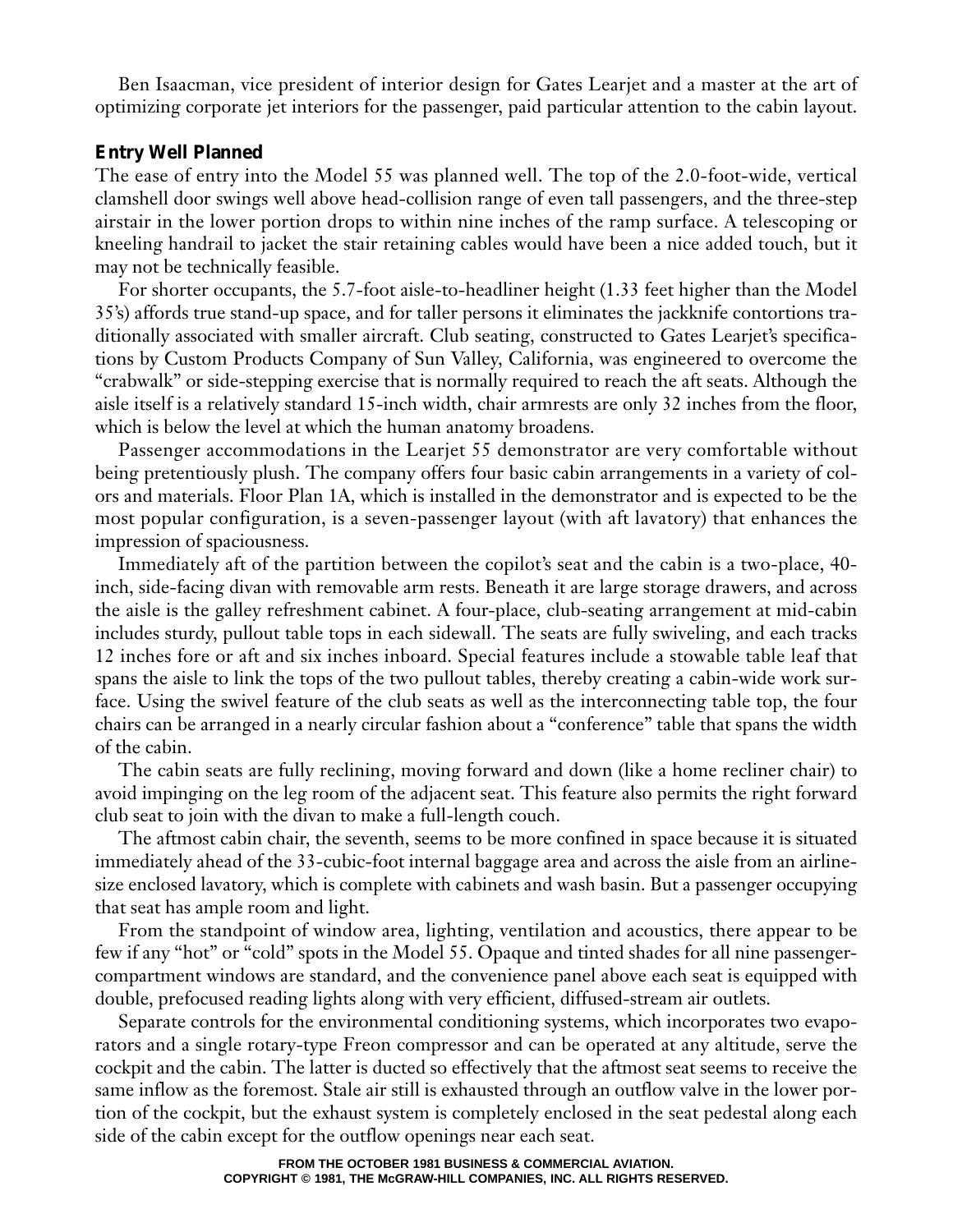This exhaust arrangement provided two improvements. First, the temperature of the air flowing beneath the passengers' feet is virtually the same as that of the surrounding air. Thus the floor stays warm. Second, the tobacco effluents from passengers smoking in the cabin are no longer filtered through the lungs of the cockpit crew before being exhausted overboard.

Gates Learjet engineers are justifiably proud of the inflight sound levels of the Model 55. In fact, they refer to them as "quietness levels." That description is quite appropriate because a measurable part of the 1,000- to 1,200-pound weight of interior outfitting is made up of sounddeadening lead-vinyl blanketing.

B/CA measured noise levels in the passenger cabin at both high-altitude cruise and maximum Mach numbers, and in low-level, partial-power operations in the landing pattern. In the former, with the environmental system in its configuration with the air vents open, readings of 80 to 83 decibels were recorded, the highest being near the aft-cabin baggage door. In the latter, at about 5,000 feet, 61.5 percent power, 190 knots IAS and cabin fans turned off, readings varied from 75 decibels in the cockpit to 73 decibels midcabin and 77 decibels at the seal of the aft baggage door. We concluded, therefore, that the increased amount of circulating air offered in the Model 55 contributes to elevated sound levels, but our overall impression is that the Model 55 pleasantly lacks fatigue-inducing noise; it's among the quietest business jet interiors we've ever encountered.

With regard to interior outfitting, Gates Learjet craftsmen perform work of the highest quality, if the demonstrator aircraft can be used as an example. Concern for weight saving may have some impact on the ruggedness of trim materials used, however. In the demonstrator aircraft the plastic convenience panel had begun to loosen and curl on the right side of the forward cabin.

#### **Reliable Systems**

While the fuselage represents a significant departure from the traditional Gates approach to cabin size, the majority of the Model 55's systems are typical Learjet. The company's objective was to achieve the highest possible reliability by using as many proven components as possible from the 20- and 30-series Learjets and incorporating new systems or system changes only where they provided a definite advantage. Consequently, the Model 55 (with the exception of its fuselage) was conceived and implemented as a derivative aircraft, and its type certificate is based upon the original Learjet's TC, amended to include applicable FAR Part 25 changes through 1977. Areas that came under scrutiny by the FAA during its recent special certification review, such as the Learjet's automatic flight control and pitch trim systems, were improved or changed while particularly popular Learjet features, such as jet pumps and Freon air conditioning, were retained.

The Model 55's fuel system consists of internal wing tanks (1,424 pounds in each wing) and a bladder-type fuselage tank (about 3,850 pounds). Two electrical fuel pumps (DC) are used for starting and as standbys for emergencies, but the primary sources of fuel pressure are jet pumps, which were proven to be exceptionally reliable in earlier Learjets. An engine-driven fuel pump on each engine can provide sufficient fuel flow for normal operation below 25,000 feet,. should the electrically operated pumps and jet pumps fail.

Gates Learjet deviated from the fuel system of its earlier models by offering fuel heaters and single-point refueling; thus far nearly 90 percent of the Model 55s ordered have included those options.

Like the fuel system, the hydraulic system of the Model 55 is similar to that of other Learjets. The gear, however, has a free-fall capability new to Learjets, and the antiskid system is continuously self-monitoring, thereby needing no test switches. Also, the nosewheel's power steering functions through an are of 55 degrees, compared with the Model 35's steering range of 45 degrees.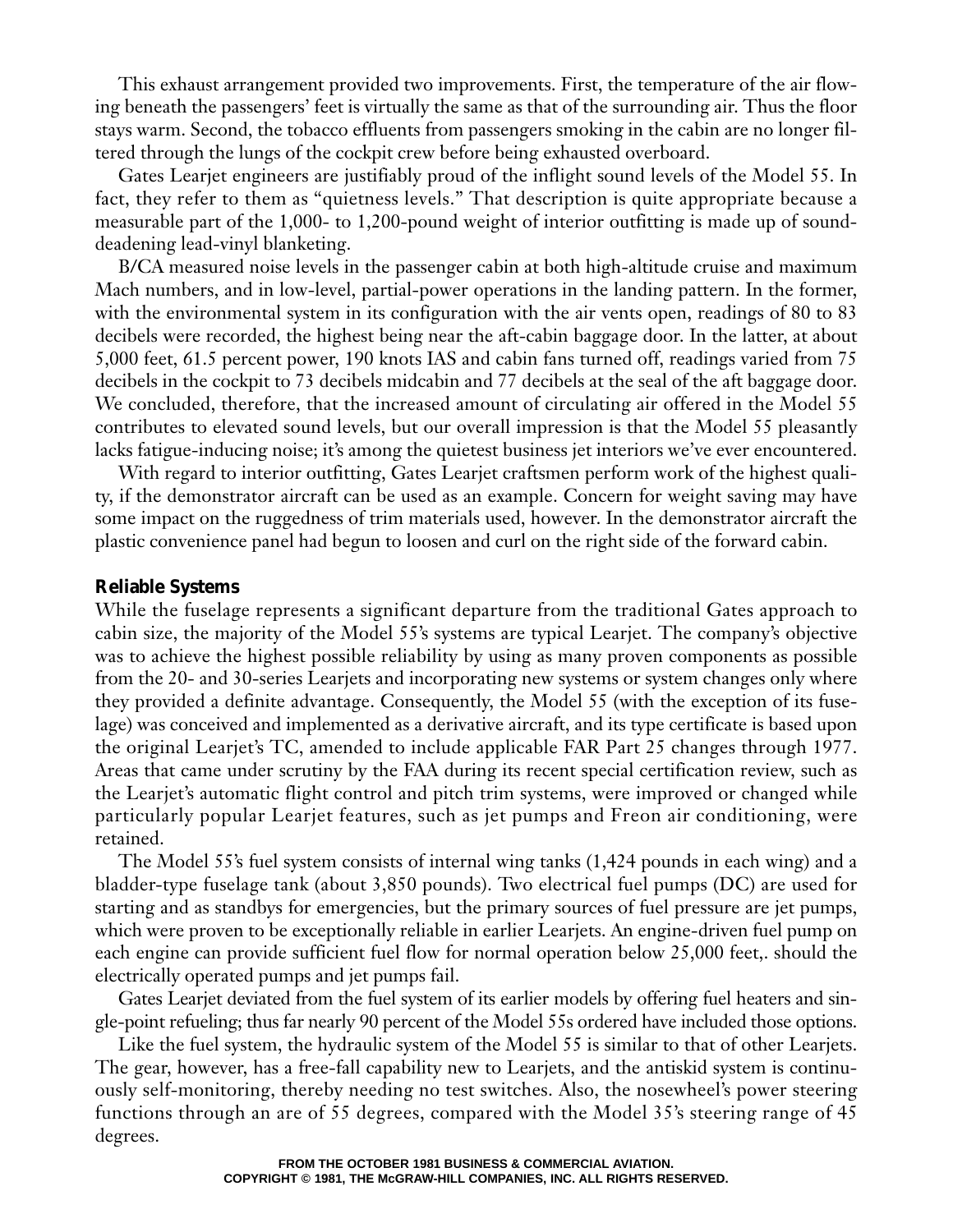The Model 55's electrical system is nearly identical to the ones in later 20- and 30-series Learjets, except that dual, lead-acid, metal-encased batteries are standard, with ni-cads being optional. Each engine is equipped with a 400-amp brushless DC generator, and either generator can power the electrical system, including either of the Model 55's 1,000 volt-amp, frequencyregulated inverters. Gates Learjet uses separate starters and generators, rather than starter-generators, to increase reliability.

The standby attitude gyro and N1 indicators, as well as the gear and flap indicators, can be powered by a single emergency battery, which is part of the standard equipment list. A second emergency battery is optional, and it can be wired to serve a number of additional items, such as communication equipment.

Unlike the 30-series Learjets, which use bleed air, the Model 55 has electrical heating elements to anti-ice the horizontal tail. Alcohol was eliminated from the unnecessary, and no bleed air was deemed necessary to keep the engine's conical fan-hubs clear. Otherwise, icing protection for the Model 55 is similar to the 30-series: bleed air to heat the wing leading edges, nacelles and windshield; alcohol for' the windshield; and electrical heaters for the pitot-static system and stall vanes.

A measure of that similarity was achieved when the Model 55 was approved for flight in known icing at the time of its original certification.

## **Evolutionary Development**

The Model 55 is powered by two Garrett AiReasearch TFE 731-3A-2B turbofan engines, which each develop 3,700 pounds of sea level thrust at takeoff while achieving noise levels below those required by Part 36. The -2B designation denotes that the engine is configured for a Learjet and the -3A identifier signifies that this model engine uses special fan blades (for better performance at altitude) and a small hub at the fan section. Since the -3A's hub is smaller and its fan blades are longer than those of early Model 731s, more air flows through the core than on the 30-series TFE 731-2-2B engines, which develop 3,500 pounds thrust.

Also, the Model 55's engines are located higher on the fuselage, creating less of a flow restriction for the air that passes between the wing-fuselage juncture and the engine nacelle. The, result is less interference drag from air being choked by the channel effect associated with the proximity of the nacelle and wing on the 20and 30-series Learjets.

Like the Model 55's systems, the aircraft's aerodynamic configuration evolved from earlier Learjets. Its Longhorn wing was developed and certificated on the Model 28 Learjet in anticipation of using the design for the Model 55 ("Gates Designs the 'Ideal' Learjet," B/CA, September 1979, page 45). Except for the use of higher-strength aluminum, the structural design of the Model 55's Longhorn wing is identical to the Model 28's and 29's.

Since the time when the Model 28 and 29 were certificated, however, Gates Learjet has incorporated two wing fences, a stall strip and boundary layer energizers (BLEs) on each wing to improve the aircraft's low-speed and stall characteristics. All Learjets, whether fitted with the Longhorn wing or the wings of either the 20- or 30-series, now are equipped with these "Softflite" features, although only the Longhorn wing (due to its extra length) has two fences per side.

The vertical tail of the Model 55 is about 20 percent higher than that of 20- and 30-series Learjets, thereby enhancing the aircraft's directional stability. The Model 55 also benefits from an improved yaw damper system consisting of two completely separate servos that can be operated during taxiing, takeoff and landing. The system has two levels of authority: a low level for ground and flaps-down operation and a higher level for flight segments when the flaps are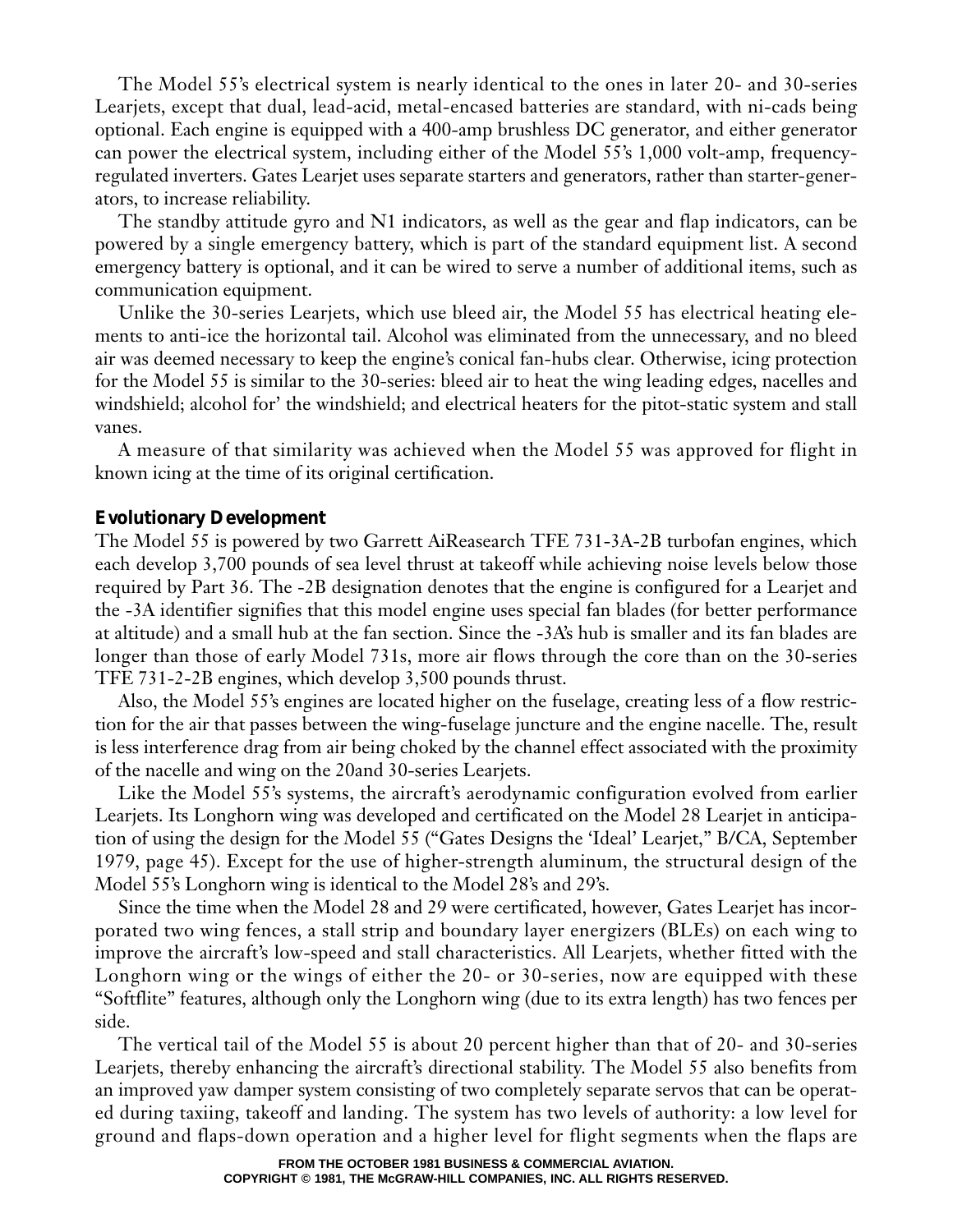retracted. The result is good yaw damping throughout the flight envelope, including takeoff and landing.

Unlike the 20- and 30-series Learjet, the Model 55 has a two-speed, primary longitudinal-trim motor in addition to the secondary trim motor that is standard on all Learjets. From the neutral index to the full-down trim position, the primary longitudinal-trim motor runs one-fourth its normal speed.

Other control changes that the Model 55 enjoys are large pulleys in the crew's control system for better gearing and an improved feel, The aircraft also incorporates a preselect feature for setting the desired flap deflection.

One of the most significant changes in the flight control system is the use of Jet Electronics Technology Incorporated's new JET 550 autopilot. In addition to being designed for increased reliability, the unit offers a half-standard-rate turn capability and altitude preselect. The JET 550 captures altitude very smoothly and precisely, even with high rates of Closure, because its capture logic is based upon rate of climb, not just preselected altitude.

Another change that pilots will appreciate is the use of a Rosemount pitot-static system.

Position error is nil on the Model 55, and no longer do the altimeter and rate-of-climb indicator give an initial reading that is backwards when the aircraft is maneuvered briskly at altitude.

## **Handling and Performance**

Despite its size and 20,500-pound gross weight, the Model 55 flies like the smaller Learjets. Takeoff acceleration is characteristically quick, particularly at the 17,315-pound weight we had for our evaluation flight. Pitch response at liftoff is prompt and well damped, allowing a pilot to capture the recommended nine-degree attitude for an initial climb without a tendency to overshoot. Speed stability, as well as cockpit visibility, is very good in all configurations.

We were impressed by how well the yaw damper functioned during the flight. Its dual mode suppressed any pronounced tendency for Dutch roll after takeoff and during the approach and flare; in climb, cruise or descent the Model 55 exhibited very solid lateral/directional stability.

The aircraft behaves well at altitude in high-speed cruise. If the high-speed boundaries are approached (for example, by inducing g-forces in a steep turn), the aircraft experiences a typical buffet, but there is no tendency to roll or pitch violently. In fact, the aircraft maintains its composure and is fully controllable. As the aircraft reaches its Mmo in level flight, a high-frequency aerodynamic buffet is apparent, almost as a natural warning that the Mach limit has been reached. The source of this buffet is a small region of flow separation at the juncture of the winglet and the wingtip. No aileron buzz or control deterioration accompanies that phenomena, however. (Mmo is 0.81 Mach up to 37,000 feet, decreasing to 0.79 Mach at 45,000 feet and remaining at that figure to 51,000 feet.)

Fully developed stalls with the big Learjet are rarely experienced due to the Model 55's stall warning and protection system, which retains the alpha dot (rate of change in angle of attack) feature of late 20- and 30-series Learjets but adds an extra function that nudges the control stick forward at the onset of the stick shaker and prior to the onset of the stick pusher's full authority. The nudger mode works in conjunction with the pusher's servo; thus it serves as an indication that the stick pusher is functioning properly. Using that warning and protection system, the aircraft retains full aerodynamic control at its minimum flying speed, with no untoward gyrations resulting from exciting the stick pusher. An aerodynamic buffet due to flow separation near the wingfuselage juncture also provides a natural warning of the aircraft's low speed boundary.

During our flight we matched Gates Learjet's book performance. For our weight, which was predicated mainly on departing close to the aircraft's maximum landing weight of 17,000 pounds,